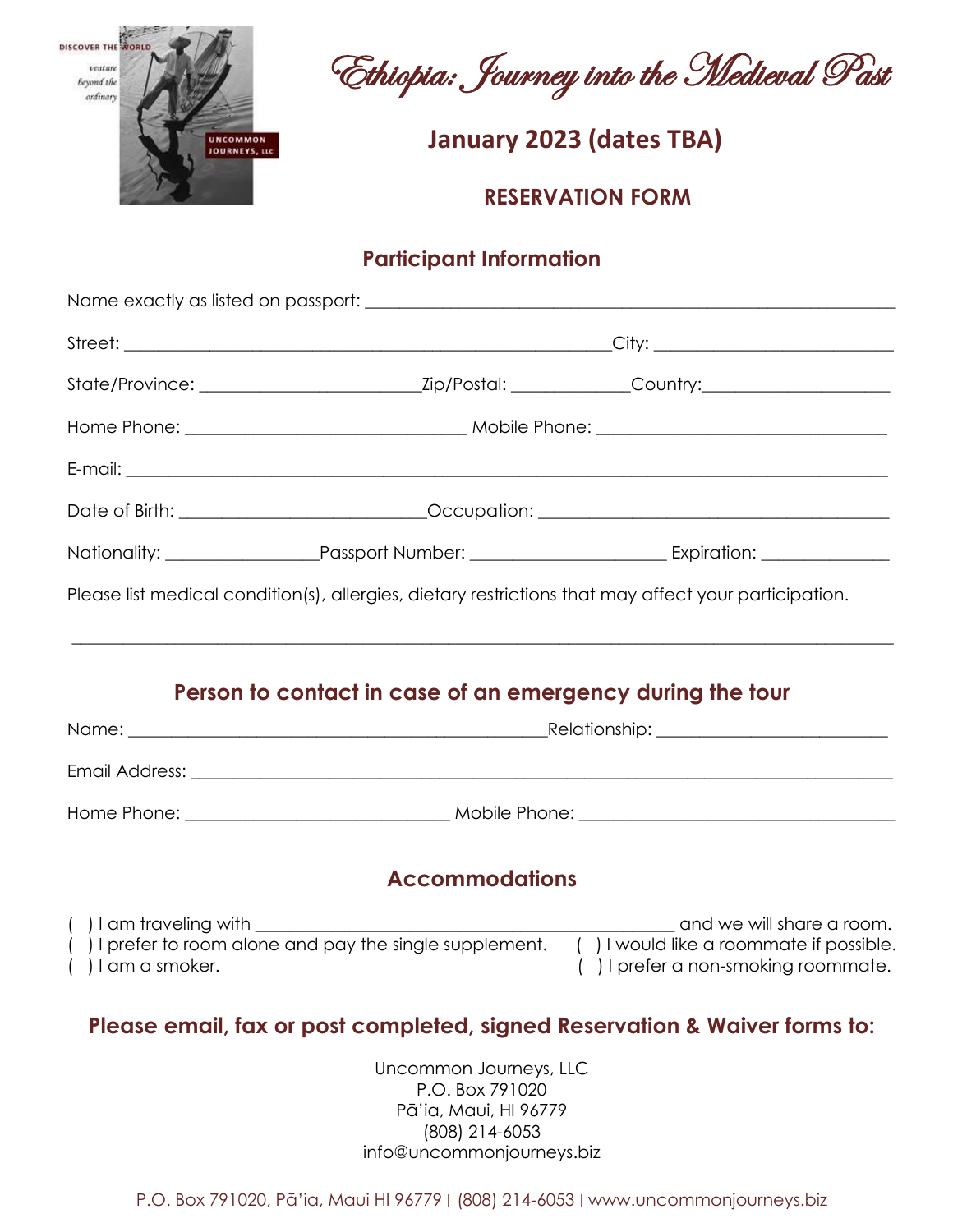

DISCOVER THE SHORID CONSCRETE STRANGE OF THE SHORIDAN Past

*DRCOMMON***<sub>R</sub> (COLORENT DATE)**<br> *JANUARYS, LLC***</del>** 

#### **WAIVER**

#### **Responsibility**

The suppliers of tour services are independent contractors to Uncommon Journeys LLC, not its employees. For example, we use independent ground operators, tour guides, hotels, transportation companies, drivers, airlines, and other suppliers. Because we do not own, operate, manage, control, or supervise these entities, we cannot be liable for any acts or omissions, including any negligence, gross negligence, or reckless or willful acts, on their part. Uncommon Journeys, LLC, its owners, agents, directors, shareholders and employees assume no responsibility for any injury, loss, damage, delay, or death to person or property arising from the negligent or willful act, or failure to act, of any person who is to or does provide goods or services for this trip, or for the action or inaction of any other third party. Without limitation, Uncommon Journeys LLC is not responsible for acts of God, equipment failures, vehicle accidents, illness from food or otherwise, detention, assaults, theft or criminal activity, annoyance, delays, quarantine, strikes, failure of any means of conveyance to arrive or depart as scheduled, civil disturbances, terrorism, government restrictions or regulations, and discrepancies or changes in transit or hotel services over which it has no control. Reasonable changes in the itinerary may be made where deemed advisable for the comfort and wellbeing of the passengers. We reserve the right to substitute hotels, alter the itinerary, and reverse the order of places to be visited.

### **Refusal of Participation**

Participation may be refused to any participant, and the participant's tour may be terminated at any time, at his or her risk and expense, if, in the opinion of the Tour Leader, a participant is unfit for travel or a risk or danger to himself or herself, or a disturbance or danger to others. Such participant may be left at any place on the tour, without liability to Uncommon Journeys, LLC. Uncommon Journeys, LLC shall not be required to refund any amount paid by the participant who must leave the tour prematurely for any reason, nor shall Uncommon Journeys, LLC be responsible for lodging, meals, return transportation or other expenses incurred by the guest.

#### **Release of Liability**

I understand that travel in remote or developed areas entails inherent risks, including but not limited to: high altitude, rugged and mountainous terrain, forces of nature, civil unrest, and travel by plane, train, bus, automobile, horseback, or on foot. I further understand that medical services or facilities may not be readily accessible during some or all of the time in which I am participating in a trip arranged by Uncommon Journeys LLC. In consideration of the right to participate in the trip, I do hereby fully assume all risk of illness, injury, property damage, or death, and hereby release and discharge Uncommon Journeys, LLC and its agents and associates from all actions, claims, or demands for damages resulting from my participation in the trip. This release of liability shall be binding upon me personally, as well as upon my heirs, executors, and all members of my family.

I have read and agree to all the above.

**Name: \_\_\_\_\_\_\_\_\_\_\_\_\_\_\_\_\_\_\_\_\_\_\_\_\_\_\_\_\_\_\_\_\_\_\_\_\_\_\_\_\_\_\_\_\_\_\_\_\_\_\_\_\_\_\_\_\_\_\_\_\_\_\_\_\_\_\_\_\_\_\_\_\_\_\_\_\_\_\_\_\_\_\_\_\_\_\_\_\_**

**Signature:**  $\blacksquare$